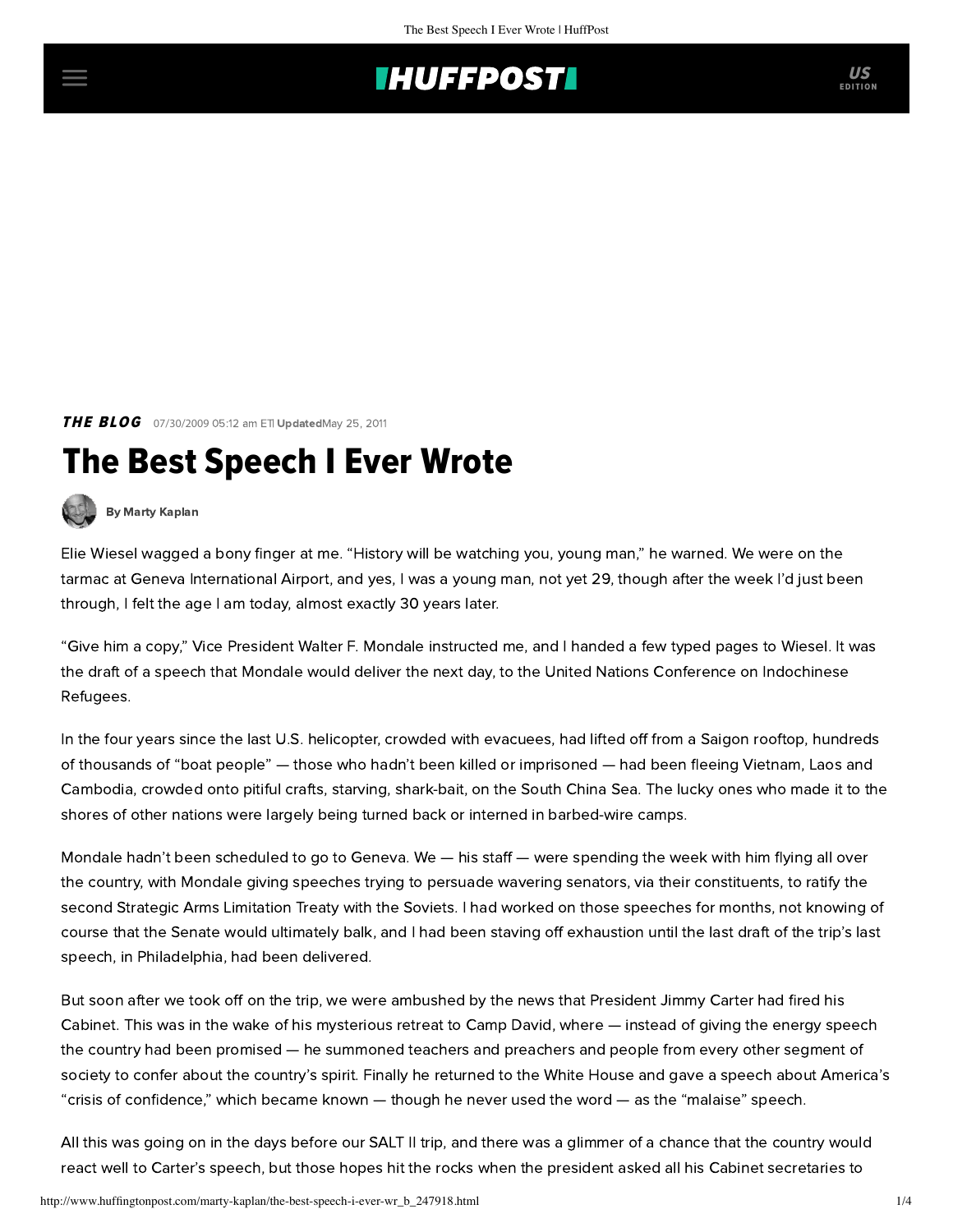#### The Best Speech I Ever Wrote | HuffPost

offer their resignations, leading Americans to wonder whether something weird and unstable was going on in the White House.

It was only a matter of hours after we heard about the firing — I think we were in Sioux Falls, South Dakota — that we learned that President Carter was not going to Geneva, as had been planned, to speak to the U.N. conference, and that Mondale would need to fill in. Right after his speech to the Philadelphia World Affairs Council, we were to fly overnight to Geneva.

The problem for me — I was Mondale's chief speechwriter — was that there was no Carter speech that he could simply give, only a sheaf of memos and briefings that had languished while the President was holed up at Camp David. My job was to digest the background material and come up with a draft on the flight to Geneva that the State Department and the National Security Council would clear.

Mondale had been active on the boat people problem. He had already convinced Carter that the Sixth Fleet should rescue them on the high seas, and that the U.S. should take in 14,000 refugees a month. The problem was that that was barely enough; what was urgently needed was a massively generous response by the potential nations of asylum in the region.

Luckily, I had terrific people to school me in the policy stuff — Dick Holbrooke and David Aaron — in the couple of days I had to absorb the files. But as Air Force Two headed out over the Atlantic, as far as I could tell I was the only one awake besides the people in the cockpit. What came out of my IBM Selectric II was what Mondale handed to Wiesel — a member of the U.S. delegation to the conference — when we arrived.

I'll never forget the moment when Mondale finished delivering the speech. I'd been told that the most we could hope for, as a reaction from the delegates, was a smattering of polite applause; instead, there was a sustained standing ovation. I caught Wiesel's eye, and he nodded. Maybe there was a glimmer of a smile there as well, but it's the nod I remember; I pretended that it was his way of saying, You did good, kid.

The speech made a difference. The nations stepped up to the crisis. It was one of those rare occasions when words may actually have saved lives.

I would never have had the chance to write it, were it not for Vice President Mondale. Every speech is of course a collaboration, and the speechwriter's code is to abjure authorship. But today I read an [article](http://www.minnpost.com/community_voices/2009/07/30/10568/a_model_for_idealistic_international_action_mondales_leadership_on_refugee_crisis_30_years_ago) by law professor and historian Joel K. Goldstein calling it "one of the truly eloquent speeches in American history," and since I could use a jolt of ego this morning, and since enough years may have passed, maybe it's okay for me to tell this self-aggrandizing story. Whether the speech deserves Professor Goldstein's kind words, you decide. Here's an excerpt:

## Evian and Geneva

By Walter F. Mondale July 21, 1979

Some tragedies defy the imagination. Some misery so surpasses the grasp of reason that language itself breaks beneath the strain. Instead, we grasp for metaphors. Instead, we speak the inaudible dialect of the human heart.

Today we confront such a tragedy. In virtually all the world's languages, desperate new expressions have been born. "A barbed-wire bondage," "an archipelago of despair," "a flood tide of human misery": With this new coinage our language is enriched, and our civilization is impoverished.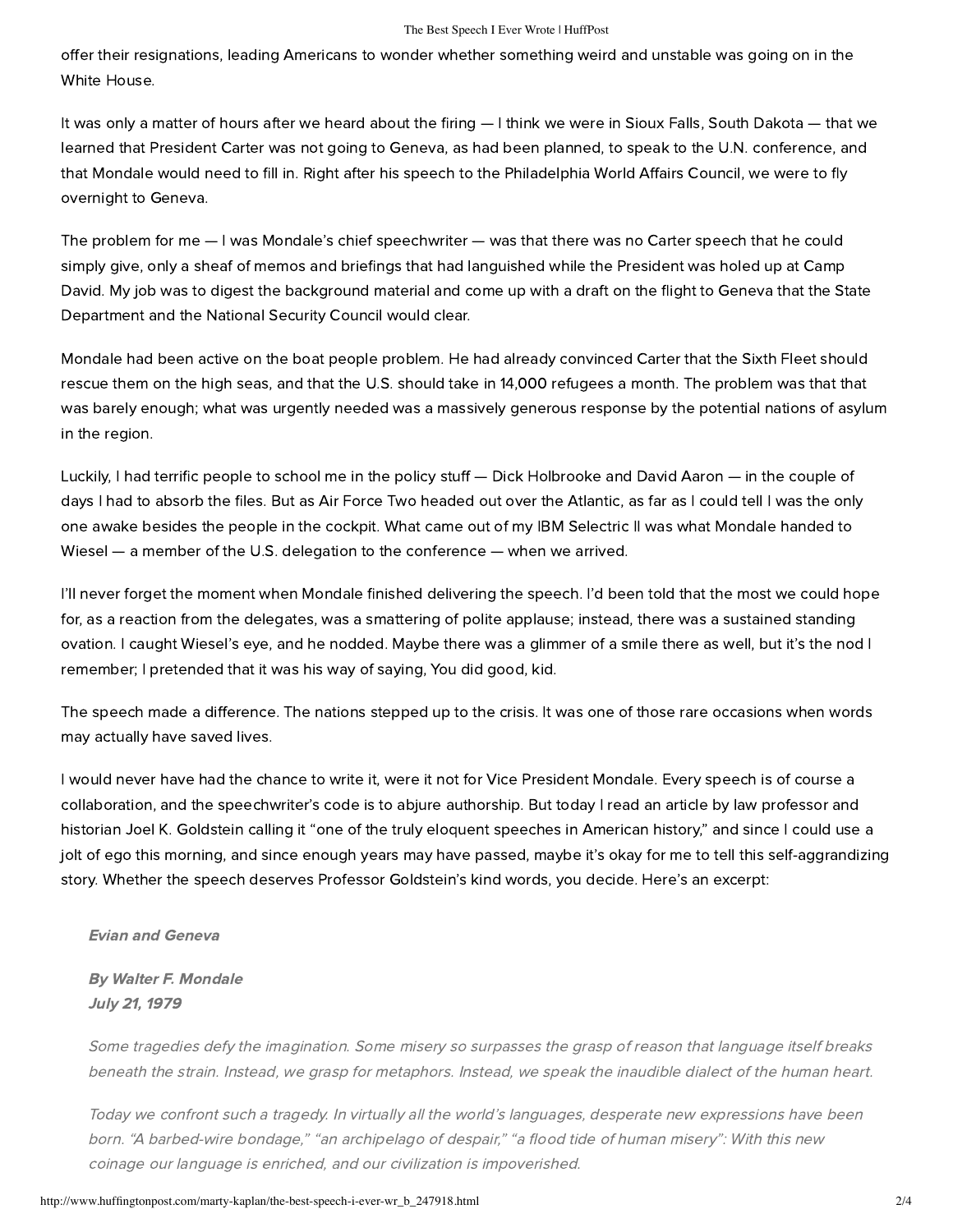#### The Best Speech I Ever Wrote | HuffPost

"The boat people." "The land people." The phrases are new, but unfortunately their precedent in the annals of shame is not. Forty-one years ago this very week, another international conference on Lake Geneva concluded its deliberations. Thirty-two "nations of asylum" convened at Evian to save the doomed Jews of Nazi Germany and Austria. ON the even of the conference, Hitler flung the challenge in the world's face. He said, "I can only hope that the other world, which as such deep sympathy for these criminals, will at least be generous enough to convert the sympathy into practical aid." We have each heard a similar argument about the plight of the refugees in Indochina.

At stake at Evian were both human lives - and the decency and self-respect of the civilized world. If each nation at Evian had agreed on that day to take in 17,000 Jews at once, every Jew in the Reich could have been saved. As one American observer wrote, "It is heartbreaking to think of the ...desperate human beings ... waiting in suspense for what happens at Evian. But the question they underline is not simply humanitarian ... it is a test of civilization."

At Evian, they began with high hopes. But they failed the test of civilization.

The civilized world hid in a cloak of legalisms. Two nations said they had reached the saturation point for Jewish refugees. Four nations said they would accept experienced agricultural workers only. One would only accept immigrants who had been baptized. Three declared intellectuals and merchants to be undesirable new citizens. One nation feared that the influx of Jews would arouse anti-Semitic feelings. And one delegate said this: "As we have no real racial problem, we are not desirous of importing one."

As the delegates left Evian, Hitler again goaded "the other world," for "oozing sympathy for the poor, tormented people, but remaining hard and obdurate when it comes to helping them." Days later, the "final solution to the Jewish problem" was conceived, and soon the night closed in.

Let us not re-enact their error. Let us not be heirs to their shame.

To alleviate the tragedy in Southeast Asia, we all have a part to play. The United States is committed to doing its share, just as we have done for generations. "Mother of Exiles" it says on the pedestal of the Statue of Liberty at the Port of New York. The American people have already welcomed over 200,000 Indochinese. Their talent and their energies immeasurably enrich our nation.

We are preparing to welcome another 168,000 refugees in the coming year. The governors and the members of Congress in our delegation - as well as outstanding religious and civic leaders throughout America - are a symbol of the enduring commitment of President Carter and the American people. Many nations represented here have risen to history's test, accepting substantial numbers of refugees. The ASEAN states, China, and Hong Kong have offered safety and asylum to over half a million refugees from Vietnam, Laos and Kampuchea since 1975. And others have opened their doors.

But the growing exodus from Indochina still outstrips international efforts. We must work together, or the suffering will mount. Unless we all do more, the risk of fresh conflict will arise and the stability of Southeast Asia will erode. Unless this conference gives birth to new commitments, and not simply new metaphors, we will inherit the scorn of Evian. It is a time for action, not words.

The freedom to emigrate is a fundamental human right. But no nation is blind to the difference between free emigration and forced exodus. Let us impose a moratorium on that exodus. Let us have a breathing spell during which all of us - governments, voluntary agencies, and private individuals alike - mobilize our generosity and